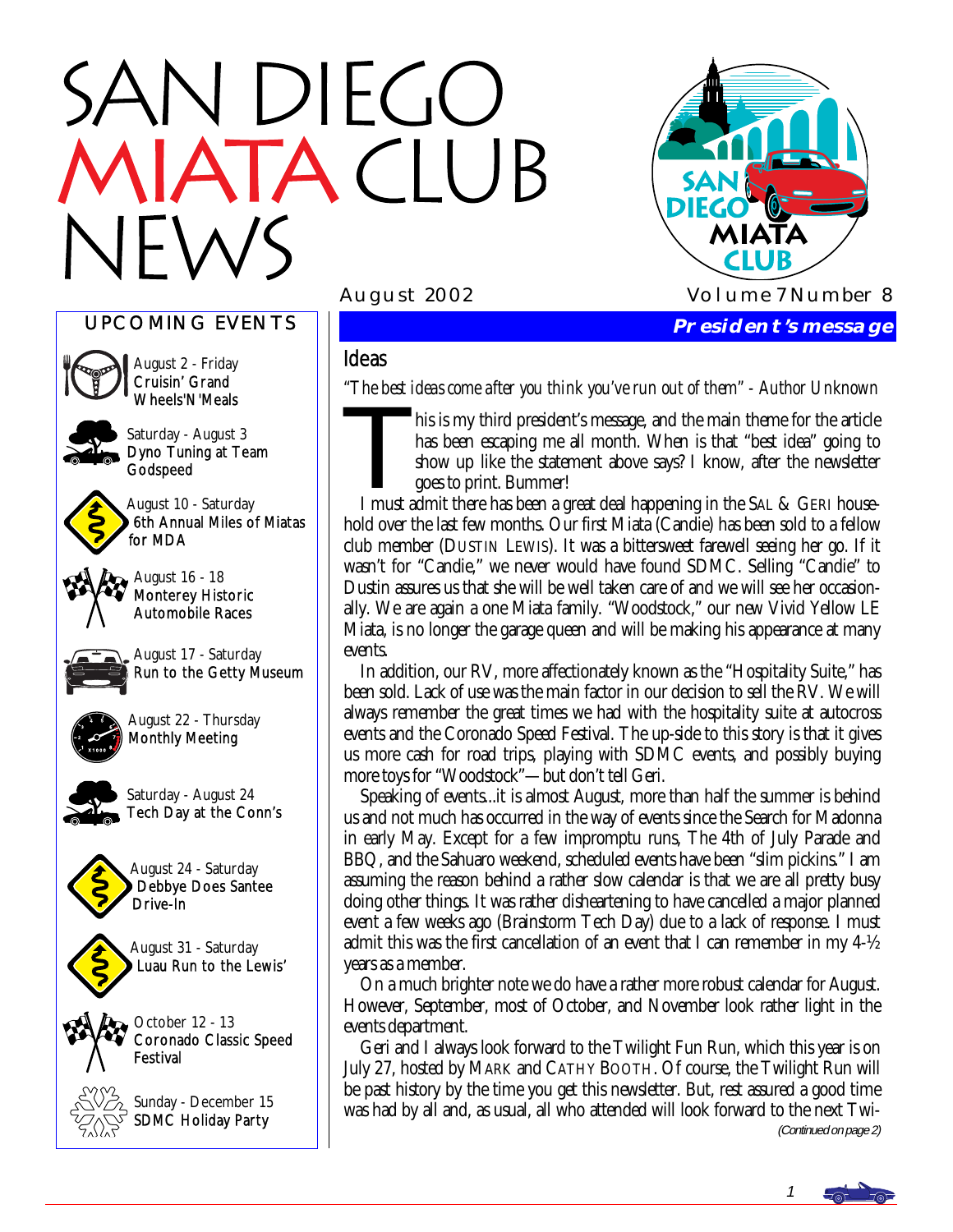**President's Message** (Continued from page 1) light Fun Run.

 As I mentioned, we have some exciting stuff planned for August. The ever-popular "Must Attend" event is the Mile of Miatas for MDA on August 10, followed by the Getty museum on August 17 and, of course, one of my favorites, Debbye does Santee drive-in on August 24.

 I firmly believe that one of the main attractions to SDMC is the diverse activities and events that are offered for the members' enjoyment. These events do not just happen. They are planned and presented by you and for you. Conversely, if you do not plan or schedule an event, we consequently have a lull in the calendar.

 As I stated months ago, I am always open to ideas and suggestions. If you have any ideas on how to entice members to plan or schedule an event, or if you would like to plan or schedule an event yourself, please contact STEVE WAID, our Events Coordinator, or myself and we can assist you in making it happen.

 Well, there you have it. I have finally managed to bring this article back to its theme...or lack thereof. "IDEAS"—if you have one—SOCK IT TO ME!

 Take Care of one another out there. See you at the next event—soon I hope!

— Your Pal SAL



#### **Mission statement**

The purpose of the club is to<br>promote the enjoyment of, and enthusiasm for, one of the world's most exciting sports cars the Mazda Miata.

 Owning and driving a Miata is one of life's great pleasures, and adding the company and camaraderie of like-minded enthusiasts only enhances the experience. Won't you join the fun as we enjoy the beauty of San Diego County from the seat of a very special little roadster?<br>Let's have fun driving our Miatas!

**Let's have fun driving our Miatas!** 

#### **Newsletter Team**

ANTHONY "NEVADABOB" WILDE - Editor [newsletter@sandiegomiataclub.org](mailto:newsletter@sandiegomiataclub.org) VOODOO BOB KRUEGER [voodoo@miata.net](mailto:voodoo@miata.net) DIANE LONG diaws@san.rr.com TOM SPRAGUE [tspraguepr@aol.com](mailto:tsprague@aol.com) Copies by SEAN O'CONNOR SIGN UP (858) 486-6771



If you have recently been to the<br>SAN DIEGO MIATA CLUB web site ([www.sandiegomiataclub.org](http://www.sandiegomiataclub.org)), you probably have noticed a new banner advertising SERIOUS AUTO. This new program is called the Serious Auto Affiliate Program. When a club member (or whoever) clicks through that link and buys something, SDMC gets a 3% commission on the purchase. The Board felt this is a win-win situation for the club in that it costs us absolutely nothing and we may be able to gain some revenue from the transactions. The Serious Auto Affiliate Program is successfully being used by many other Miata clubs around the country. So, if you are planning to purchase something from SERIOUS, please click through the SDMC web site link.

#### **Board of Directors**

Executive Board **President**  SAL CAUSARANO (760) 787-0624

[president@sandiegomiataclub.org](mailto:president@sandiegomiataclub.org)

**Vice President**  STEVE KENNISON (858) 271-8498 [vicepresident@sandiegomiataclub.org](mailto:vicepresident@sandiegomiataclub.org)

> **Secretary**  VERONICA DIDIER (619) 421-8024

[secretary@sandiegomiataclub.org](mailto:secretary@sandiegomiataclub.org)

**Treasurer**  JIM BROKAW (619) 421-2110

[treasurer@sandiegomiataclub.org](mailto:treasurer@sandiegomiataclub.org)

Administrative Board **Membership** 

DAVE MARTIN & GALE CHAN (619) 582-2448 or (858) 492-9227

[membership@sandiegomiataclub.org](mailto:membership@sandiegomiataclub.org)

**Events Coordinator**  STEVE WAID (760) 432-0727

[events@sandiegomiataclub.org](mailto:events@sandiegomiataclub.org)

**Club E-mail Postmaster/Webmaster**  ROBERT "JTBOB" HOLLAND (858) 549-4011

[webmaster@sandiegomiataclub.org](mailto:webmaster@sandiegomiataclub.org) **Club Regalia** 

PAULA KENNISON & ROSALIND SCOTT (858) 271-8498 or (760) 789-3872 [regalia@sandiegomiataclub.org](mailto:regalia@sandiegomiataclub.org)

**Newsletter**  ANTHONY "NEVADABOB" WILDE (858) 693-8095

[newsletter@sandiegomiataclub.org](mailto:newsletter@sandiegomiataclub.org)

To send e-mail to all members of the board: [board@sandiegomiataclub.org](mailto:board@sandiegomiataclub.org)

#### **Notices**

The SAN DIEGO MIATA CLUB is a non-profit California corporation. The *SAN DIEGO MIATA CLUB NEWS* is the monthly newsletter of the SAN DIEGO MIATA CLUB. Use of articles or stories by other Miata clubs is hereby granted, provided proper credit is given. Submissions to the newsletter are welcomed and encouraged. Where possible, please e-mail your submissions to the newsletter editor. Submissions can also be mailed to the club's post office box.

**Submission deadline is the 15th of each month.** 

*Editor reserves the right to edit all submissions.*

The SAN DIEGO MIATA CLUB has established a dedicated World Wide Web Home Page at:

[www.sandiegomiataclub.org](http://www.sandiegomiataclub.org) Dedicated 24-hour voice message line: (619) 582-2448

> **SAN DIEGO MIATA CLUB** P.O. Box 23081 San Diego CA 92193

2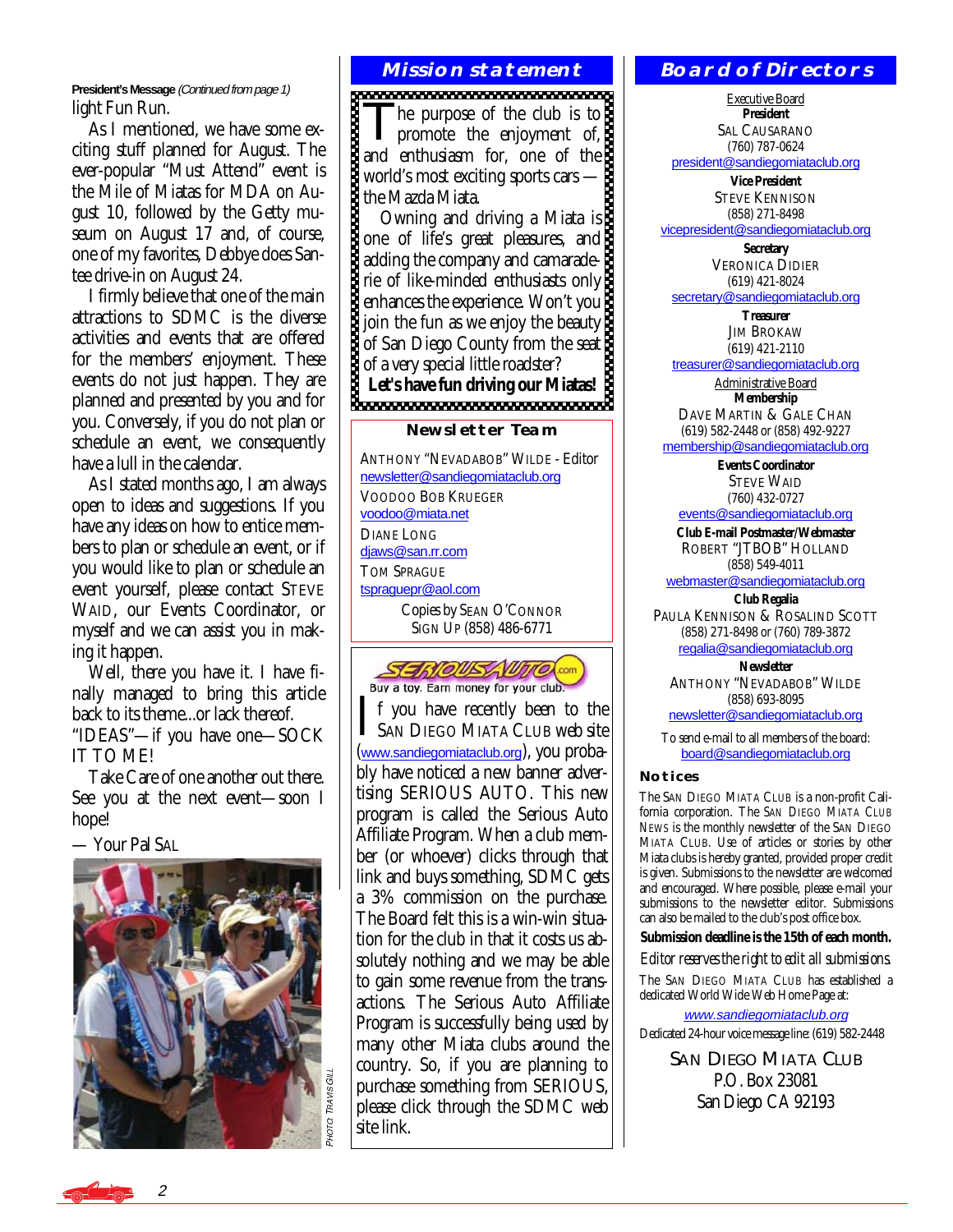#### **Upcoming Events for the month of August**

#### Cruisin' Grand Wheels'N'Meals **Date:** Friday, August 2



**Meeting Time:** 6 p.m. to eat,

Leave for cruisin<sup> $\alpha$ </sup> at 7 p.m. **Meeting Place:** Tom's #23 on the Southwest corner of 5th Ave. and Centre City Pkwy., Escondido.

Cruisin´ Grand in Escondido started earlier this year. Beginning with the first Friday in April, every Friday night through September is the time to go to see hot rods, street rods, vintage cars, muscle cars, music, and on the first Friday of each month...Miatas.

#### Dyno Tuning at Team Godspeed



**Date**: Saturday, August 3 **Time**: 7 a.m. with some instruction, the first car will start the first of its three runs at 8 a.m.

**Place**: Godspeed Dyno Works

 612 South Tremont Street **Oceanside** 

**RSVPs:** RAINER MUELLER,

(760) 419-8268

I've arranged August 3 as an exclusive date for SDMC members to have their Miatas dynoed. Bart Grande of Team Godspeed ([www.teamgodspeed.](http://www.teamgodspeed.com) [com](http://www.teamgodspeed.com)) in Oceanside has set aside this day exclusively for us. The day begins at 7 a.m. with some instruction; the first car will start the first of its three runs at 8 a.m. We'll run as long as it takes to get done, probably 6 p.m. or sooner. If we have some extra time, we'll do some sophisticated tuning. The day will be limited to the first 15 cars that sign up with me. The cost is \$75, which includes lunch catered by To's Mexican Food. This is a firstclass operation, using a state-of-theart—read about it on Bart's Web site. And Bart really knows his stuff. All he does is dyno cars. He doesn't sell anything. The results you get will be totally unbiased. If you are interested in learning your Miata's true engine/

exhaust/fuel performance statistics, this is way to do it. This is a first come, first served event. Please send me your name and I'll put you on this list. And if you have any questions, please ask.  $\mathbf{r}$ 

6TH Annual "Miles of Miatas For MDA"

**Date:** Saturday, August 10th **Meeting Time:** 9 a.m.

**Meeting Location:** Boll Weevil 9300 Clairmont Mesa Blvd. (at Ruffin Road), San Diego (858) 571-6225

*This run qualifies toward mileage award.* 

Time to Get In and Be Moved for our 6th annual "Miles of Miatas for MDA." Coordinators JACK and SUE HINKLE have been busy organizing the run and gathering raffle items in an effort to make this our biggest fund raising event in club history. Miata vendors have generously donated some wonderful items in support of the event. Goodies have arrived from Flying Miata, Coast Car Covers, Mazda, BBS, Absolut, Hard Dog, Moss Motors, and more is on the way.

 This year's event will be kicked off at our favorite meeting place, the Boll Weevil Restaurant. Rick Hackley, owner of the Boll Weevil, has volunteered to provide coffee, juice, and donuts to the group and will have plenty of bottled water and fruit for you to take along with you on the run. Registration begins at 9 a.m. and we are hoping to be on our way by 10 a.m. MDA staff will be on hand to collect sponsor sheets from members who have obtained donations for the event. Members raising \$100 or more will receive two event T-shirts (one each for the driver and co-pilot) and will be given one raffle ticket for each \$50 raised. You'll even have an opportunity to buy a square on our 50/50 race board . Raffle tickets can be pur-

chased for \$1 each or 15 for \$10. BBQ dinner cost is \$13 per person.

 Last year our club raised over \$12,000 with only 40 Miatas participating. Members can participate in several ways; sponsor donations, raffles, and the 50/50 Miata Race Board, or by just showing up to have fun with the rest of us. We are hoping to beat last years record and once again make club history. Our goal is to have 100 cars participate in this year's event, and with the abundance of spirit and enthusiasm in our club we can meet this goal. Join us and other club members for a ZOOM ZOOM day, you'll be glad you did.

 **RSVP to the Hinkles** - Checks for dinner (\$13 per person) can be made payable to Sue Hinkle and mailed to 733 S. Kalmia St., Escondido, CA 92025.

#### Monterey Historic Automobile Races **Date:** August 16-18



**Place:** Mazda Raceway at Laguna Seca **Tickets/Questions:** Andrea Beach

 (760) 631-1204, [arsktaker@aol.com](mailto:arsktaker@aol.com) Mazda invites you to join Miata Owners Club and Miata Magazine for Monterey Weekend 2002 at Mazda Raceway at Laguna Seca. The event will be held August 16th-18th. Visit [www.miataownersclub.com](http://www.miataownersclub.com) or check the ad in the July issue of Miata Magazine for complete details and information as well as a schedule of events. This is the weekend of a lifetime...see why people keep coming back...some for 29 years! Space is limited...act now and enjoy Monterey weekend 2002!

#### Run to the Getty Museum



**Date:** Saturday, August 17 **Meeting Times:** 7:15 a.m.– McDonald's, 8:30 a.m. at Sport Mart

**Meeting Places:** McDonald's at I-5 and Oceanside Blvd. and Sport Mart at Magnolia/Warner Avenue

**Upcoming Events** (Continued on page 4)

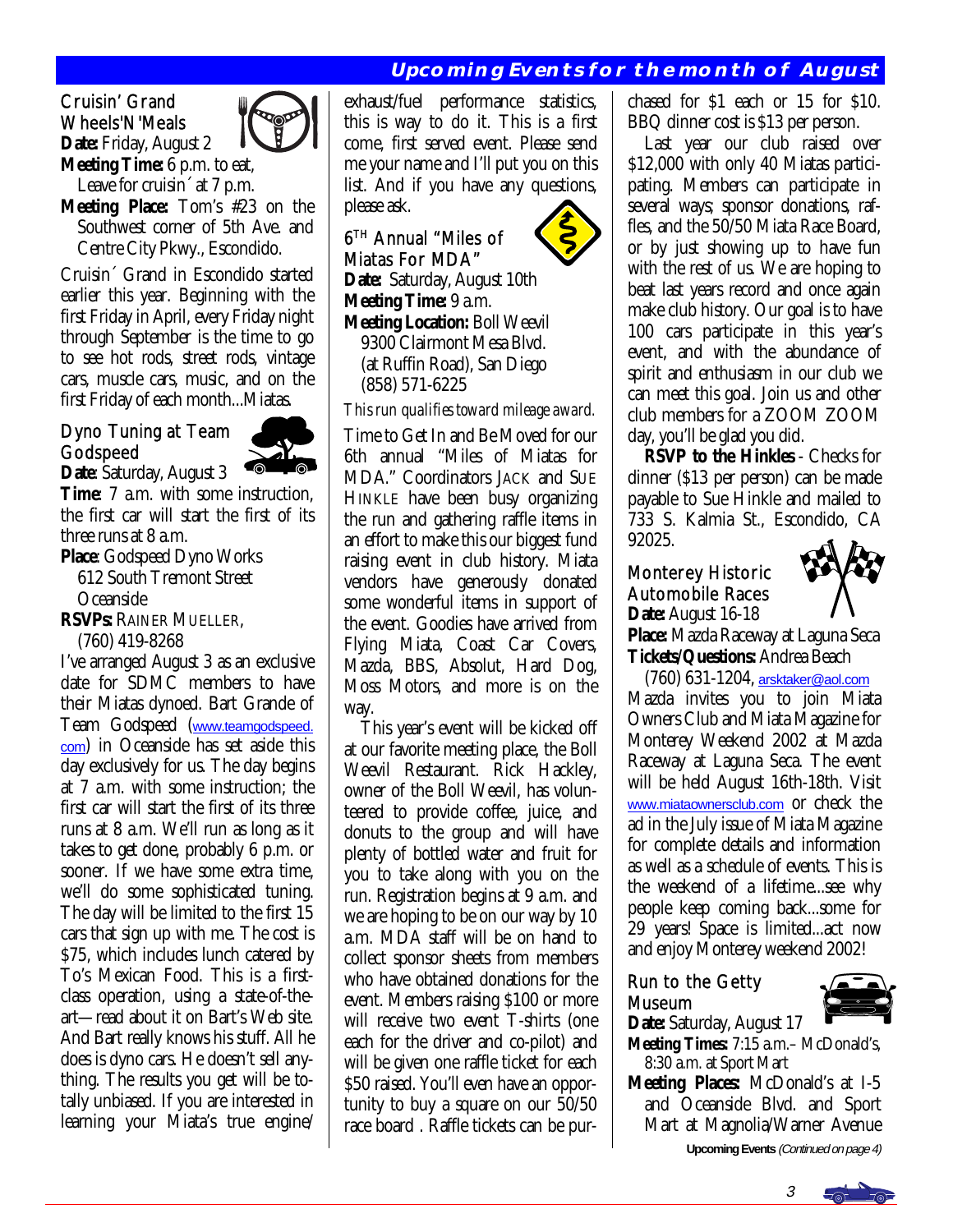#### **August Events** (Continued from page 3) in Orange County.

**Leaders:** RANDY & SUE PATTERSON (760) 63-0109 or [rpatters1@cox.net](mailto:rpatters1@cox.net)

The Getty Museum is truly a wondrous place. Don't miss out. For those who have been before, you know there is no better way to visit the museum than with a group of friendly Miataphiles.

 The route will be the same as the in the past, with the same sort of run plan. If it ain't broke don't fix it. We will be leaving from McDonald's, located at I-5 and Oceanside Boulevard, at 7:15 a.m. From there we will be traveling north to meet up with our friends in SOCALM. We will meet at the Sport Mart located on the west side of I-405 in the parking lot at Magnolia Street and Warner Avenue, exiting Fountain Valley/Huntington Beach at 8:15, departing at 8:30. This should put us at the museum at 10 a.m. to enter as a group.

 There are several options for eating at the Getty. Once again the picnic tables will be available if you wish to bring your own food. The picnic tables are open to anyone who wishes to use them (they no longer reserve them). In addition, there are a variety of restaurants at the museum to choose from.

 Upon arrival you are free to explore the museum as long as you wish.

*Please RSVP if you are going to attend, as there are only 50 openings.* 

#### Monthly Meeting

**Date:** Thursday, August 22 **Time:** 6 p.m. **Place:** Boll Weevil 9330 Clairemont Mesa Blvd. (at Ruffin Road), San Diego (858) 571-6225

This event is the single best way to meet your fellow club members, ask questions, share stories, etc.

*Don't miss the fun!* 

Tech Day at the Conn's **When:** Saturday, August 24 **Time:** 0900 `til food is gone

**Where:** John & Gerry Conn 1530 S. Lovering, Fullerton

(714) 441-2552

Bring your bathing suits, towels, pot luck dish (please RSVP, (714) 441- 2552 or connib@earthlink.net with what you're bringing, (we have a gas grill) and of course something to put on your car! This is always a fun day with plenty of lessons to be learned, food to be eaten, and always sunshine to enjoy. We'll provide sodas and, of course, Krispy Kreme donuts for the early arrivals.

*Directions:* Exit 91 freeway at Euclid, go north to Baker, go west on Baker to Lovering which is the 4th street on the left. 1530 is the last house on the left.

#### Debbye Does Santee Drive-In

**Date:** Saturday, August 24 **Meeting Time:** 4 p.m. for early dinner.

**Meeting Place:** The Chicken Pie Diner, 14727 Pomerado Rd., Poway

**Run Leaders:** VIKKI WELLINGTON & DUSTIN LEWIS (619) 447-0930 or [d2bjamul@sdcoe.k12.ca.us](mailto:d2bjamul@sdcoe.k12.ca.us)

*This run qualifies toward mileage award.*

Meet for dinner and then a short run in the cool of the evening will take us to the Santee Drive-in for a double feature. What will it be this year?

 Bring folding chairs and a portable radio (drive-in sound is now broadcast by FM radio for those that have not been lately). You will also want to bring a sweatshirt just in case.

# Luau Run to the

Lewis' **Date:** Saturday, August 31 **Meeting Time:** 3 p.m.

**Meeting location:** Rancho San Diego, Carls Jr. Parking lot (by Target) off of Jamacha Road.



*This run qualifies toward mileage award.*

Ed will earn his magnetics as he leads the group on a run to the Lewis' Rancho in Jamul. Location for the Luau is 3285 Beaver Hollow Road. Luau time is 5 p.m. Come for an evening of Hawaiian Island fun, food, and games.

#### **future events**

Coronado Classic Speed Festival Dates: October 12-13



The Coronado Classic Speed Festival is a spectator racing event organized by General Racing, Ltd (Steve Earle)—the same organization that puts on the Monterey Historics. Many of the same classic autos that race at Monterey also participate in the event in San Diego. This is an opportunity to watch historic autos with racing heritage compete. You can also wander through the paddock and talk to the drivers and mechanics as they prepare their cars for competition. There will be a Concours d'Elegance, static military display, vendors, and Chrysler will offer test drives of their newest models.

#### Edelbrock Tour

**Date**: Saturday, October 19 **Place**: Edelbrock factory and mu-



seum in Torrance, California.

**Contact**: ROBIN & MIKE

FAIRCLOTH, [HawkinLady@aol.com](mailto:HawkinLady@aol.com)

 The Edelbrocks have been making performance parts since the 1950's. The name is synonymous with "going fast." It is likely that we will be able to see Vic and Camee Edelbrock racing at the Coronado Speed Festival the weekend before.

 The Edelbrock tours are from 10 a.m. to approximately 1 p.m. starting with Camee Edelbrock or Vic Edelbrock talking about the history of the

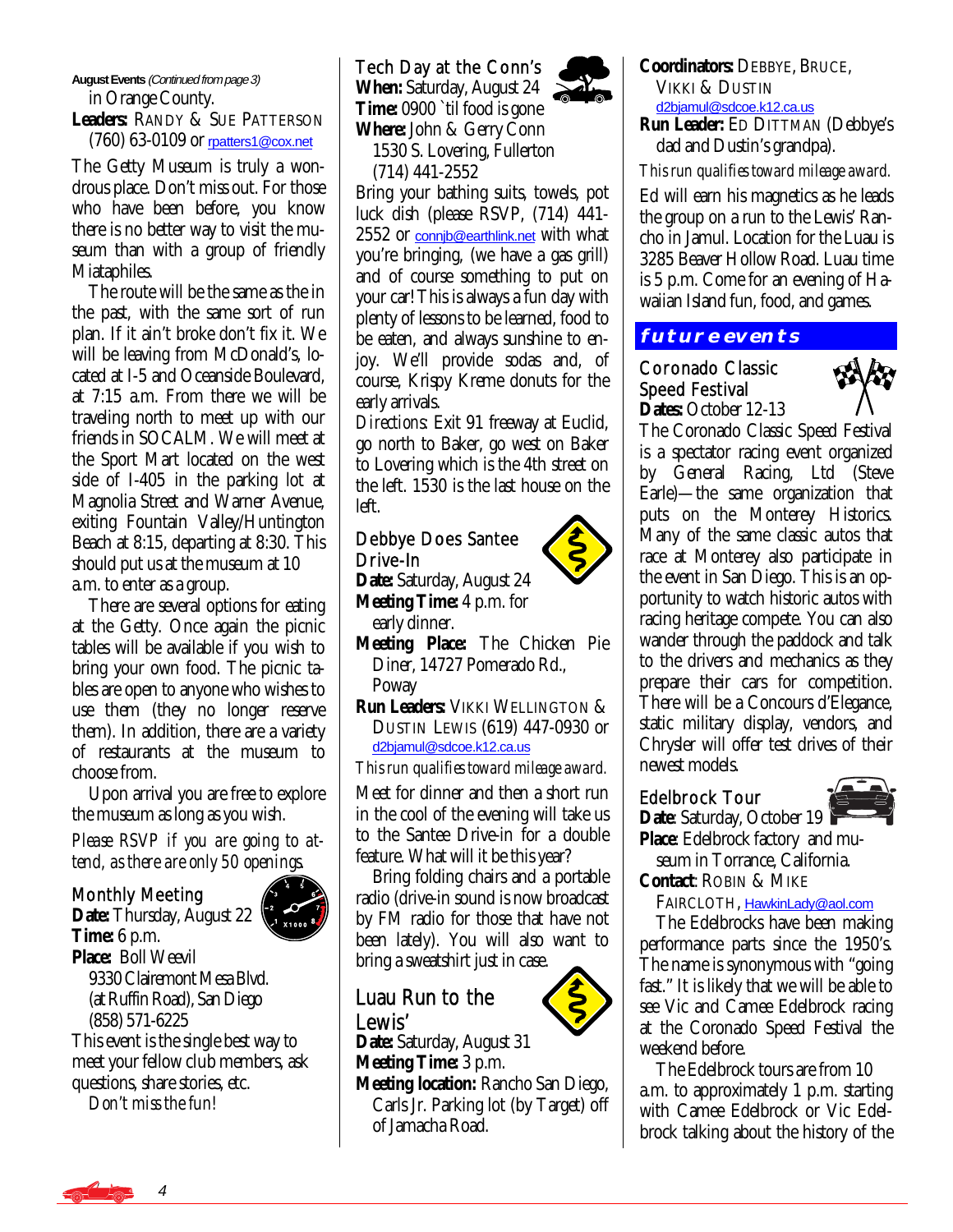company. Then the guides split the tour into groups and you drive to their manufacturing plant; then come back to see the shock building, exhaust building, and their distribution center, all in Torrance. The tours are a lot of walking; then back to the museum for lunch and a goodie bag.

 There also is an Edelbrock Sportswear room where they sell clothing.

 This is a rare opportunity, and we will be limited to 120 people. SO-CALM has been invited to participate as well...after all, it is in their backyard.

 Please make reservations with Robin Faircloth. Even though there appears to be plenty of time, you don't want to be left out. Make plans and reservations today.

### 3rd Bi-Annual Hearst Castle/San Simeon Run



**Dates:** November 8 – 10 **Meeting Time** 9 a.m. Drivers Meeting 9:30 a.m. **Meeting Place:** Madonna Inn Parking Lot, San Luis Obispo, CA **Contacts:** BARI RUSSELL,

[barirussell@earthlink.net](mailto:barirussell@earthlink.net) (949) 588-1531 or (714) 856-9890 BILL HYDE, [wnhyde@earthlink.net](mailto:wnhyde@earthlink.net) 

 (714) 525-5831 or (714) 225-1319 Mark your calendars, because you don't want to miss this Miata adventure that tours one of the world's most famous mansions, set in California's most beautiful region! Even more exciting, we get to ZOOM ZOOM on some of the best Miata roads in the country! Bill has assured me there will be ample potty stops this year!

#### **Room Booking:**

 SOCALM Miata Club Group Res ervations: (800) 544-4866 (Sean)

**Motels:** Nov. 8 - Motel 6 San Luis Obispo South, Property 1373, Res ervation Number 131713

 Nov. 9 – Motel 6 San Simeon, Property 1212, Reservation Num ber 131002

I have blocked 20 rooms at both properties—all queen beds and all nonsmoking. You need to request smoking rooms and ask them to be added to our group. In San Luis we have ten 1-bed rooms and ten 2-beds. The rates are quoted to how many **people** in the room, not beds! The rooms in San Luis Obispo, including tax, are \$50.59 for a single and \$57.19 for a double. At San Simeon we also have 20 rooms—all double queens. The rates are: \$61.03 for a single and \$71.93 for a double. AARP members bring your cards for 10% off. When you call for reservations please ask for Sean, but anyone in Group Reservations can help you. You *must* tell them the reservation is under SOCALM, and give the property number, and the reservation number. Please contact Bari Russell when you have made your reservations or if you have any problems.

#### San Diego Miata Club Holiday Party

**Date:** Sunday, December 15 **Location:** San Vicente Inn (San Diego Country Estates), 24157 San Vicente Road, Ramona, CA 92065

**Hosts:** MIKE & ROBIN FAIRCLOTH, (760) 789-5171 or

[hawkinlady@aol.com](mailto:HawkinLady@aol.com)

Dinner will be served buffet style. Once summer is over, there will be more information to relay regarding cost, menu, directions, etc.

#### **UPCOMING regional and national events**

#### The Greater Cincinnati Miata Club's Midwest Miata Gathering **Dates:** September 7 - 9

**Place:** Cincinnati, Ohio

There is no registration fee nor are there any charges for events put on by the members of GCMC. There is an admission charge to the park where the event is held (\$3 will cover the whole weekend) and some activities (like the dyno Session) have charges related to what the service provider requires. Participants are, of course,

required to provide for their own food and lodging...but, there are club members who would host guests if given some warning.

 While there is no fee, registering helps the organizers know how far to stick their necks out and bust their buns for the guests coming. The Gathering has grown each year and is sure to do so again this year. It's a good time on low bucks with no limit to the activities available.

 Additional information and directions are available at:

[www.miatagathering.net](http://www.miatagathering.net)

#### 2002 National Miata Event

**When:** September 19-22, 2002

**Where:** Hilton, Washington Dulles Airport City, Herndon, VA

Take the scenic routes to the nation's capital for the 2002 National Miata Event hosted by Mazda Sports Car Club of Washington D.C. and sponsored by the MIATA OWNERS CLUB. Come and spend quality time getting closer to your Miata and the road. Just a few of the activities planned: car show, autocross, drag strip races, defensive driving school, race track tour (touring laps), funcanna, road rallies & scavenger hunt, dynamometer testing and much, much, more! MOC members get \$25 off the registration fees! For further details and additional information regarding the 2002 National Miata Event check out the event web site at [www.mscw.com/](http://www.mscw.com/Miata2002) [Miata2002](http://www.mscw.com/Miata2002) or phone (703) 278-8005.

If you want to earn the<br>always desirable SAN DIEGO MIATA CLUB DIEGO magnetics in your car



color, then the only requirement is that the event be a driving event. A caravan to an event does not qualify… such as the trip to the Getty Museum. However, if an indirect "run" to an event is put together, then the magnetics are earned.

 Contact STEVE WAID, events coordinator at [events@sandiegomiataclub.org](mailto:events@sandiegomiataclub.org).

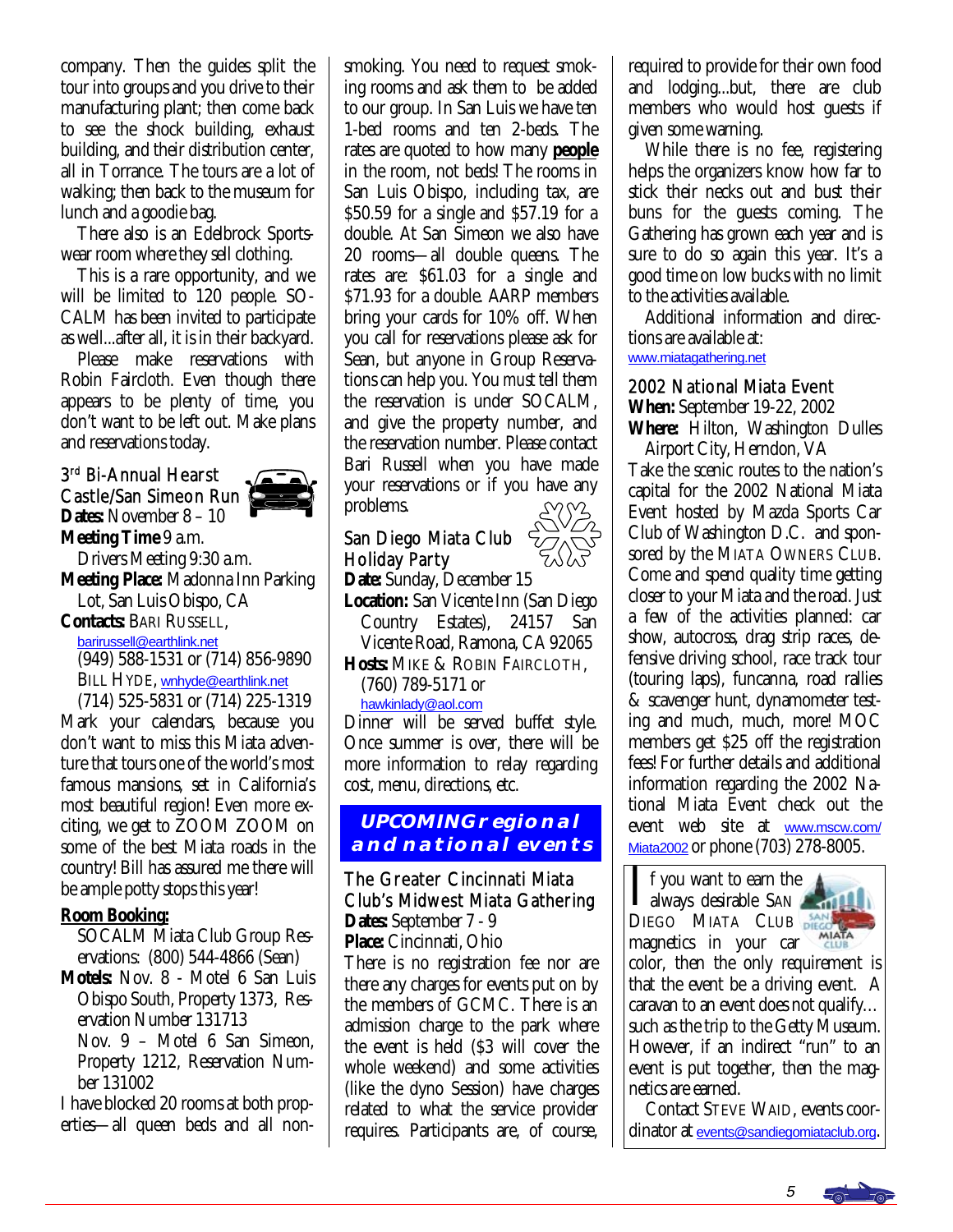#### **member profile**



— VERONICA and DENNIS DIDIER

#### Why Not?

Veronica and Dennis Didier are proud owners of two Miatas. Hers is a crystal blue `01 LS, and his is a blazing yellow `02 SE. Veronica found her dream car at the San Diego Auto Show last year. She announced she was in love and just had to have one of the crystal blue Miatas. But, the Miata had to carry two golf bags. It did.

 Both Veronica and Dennis have had long love affairs with cars. Veronica's heart was originally taken with her 1972 Karmann Ghia. Her crowning moment was delivering a fully decorated Christmas tree in the Ghia—and the Ghia was not a convertible. She really liked driving the Ghia around the back roads of San Luis Obispo County. The heater was great for ankle warming.

 Dennis' first "cool car" was bought slightly used in 1961. It was a white 1960 Chevy convertible. The car went like gangbusters, but only in a straight line. He hankered for something that handled better than the Chevy and found a 1962 (yes, there were `62s) red MGB on a used car lot in Norfolk, VA while in the Navy. It was like new and it could go around curves.

He slalomed the car and dreamed of racing. Dennis and the B watched many races on the "other coast."

 In 1969, Dennis traded a super stereo and \$1,000 for an E Production MGB from a member of the SCCA here in San Diego. Off to Riverside for driver training and the fun of going really (well, sort of) fast. Dennis raced the B for two seasons before an altercation with the turn six wall at Riverside. After spending way too much money to repair the B, he sold it and turned to desert racing on motorcycles.

 Just so you'll know, Veronica was given a 100cc Hodaka Super Rat dirt bike for her engagement. Dennis believed that she could really hurt herself on a diamond. She didn't hurt herself, but got the diamond anyway.

 Zooming then went into a long period of hibernation. But in 1992, they bought a new, red Nissan 300ZX. Living only a mile from Otay Lakes Road, they spent sunny days scaring themselves in the Z car. After the Z, they both resigned themselves to regular cars—you know, lots of doors and power windows, many cup holders, arm rests, etc.

 But after the car show, Veronica brought home her new `01 crystal blue baby. The Didiers immediately,

like three days later, joined SDMC. They went on runs, attended the meetings, talked a lot about "her" car. Veronica started autocrossing with Dennis being the unhandiest pit crew in recorded history. He felt that since he had raced before, it was her turn. That lasted for about three months, when at Veronica's urging, Dennis strapped on the brain bucket and was hooked again.

 But the crystal blue was "her" car. Dennis had a Buick (see above). The fourth Thursday in April, on his way to teach, he thought he saw a yellow Miata in the showroom of Westcott Mazda. He drove to work, making a note to check after class just to see if it was the `02 yellow SE. After teaching his class, he stopped at Westcott and sure enough, it was the SE. This was the same day of the monthly SDMC meeting and he told the sales manager he had to close the deal, completely, in 35 minutes. Westcott made the deadline and Dennis showed up at the meeting with the BYM (Blazing Yellow Mica).

 Veronica found out that he had bought the car the same time as the rest of the membership. For those of you who were at the meeting in April, there were a few anxious moments. But, after about 10 minutes, Veronica came out to the car and gave Dennis his yellow SDMC ball cap. As the newly-elected Secretary of the SDMC, how could she refuse the addition of a new Miata to the Club?

 As to the Why Not? title...a friend asked Veronica why they had two Miatas. Her response: Why Not? So which car do they take to events? It's about taking turns, unless Dennis whines. And they stand in the garage and argue over the merits of blue vs. yellow.

6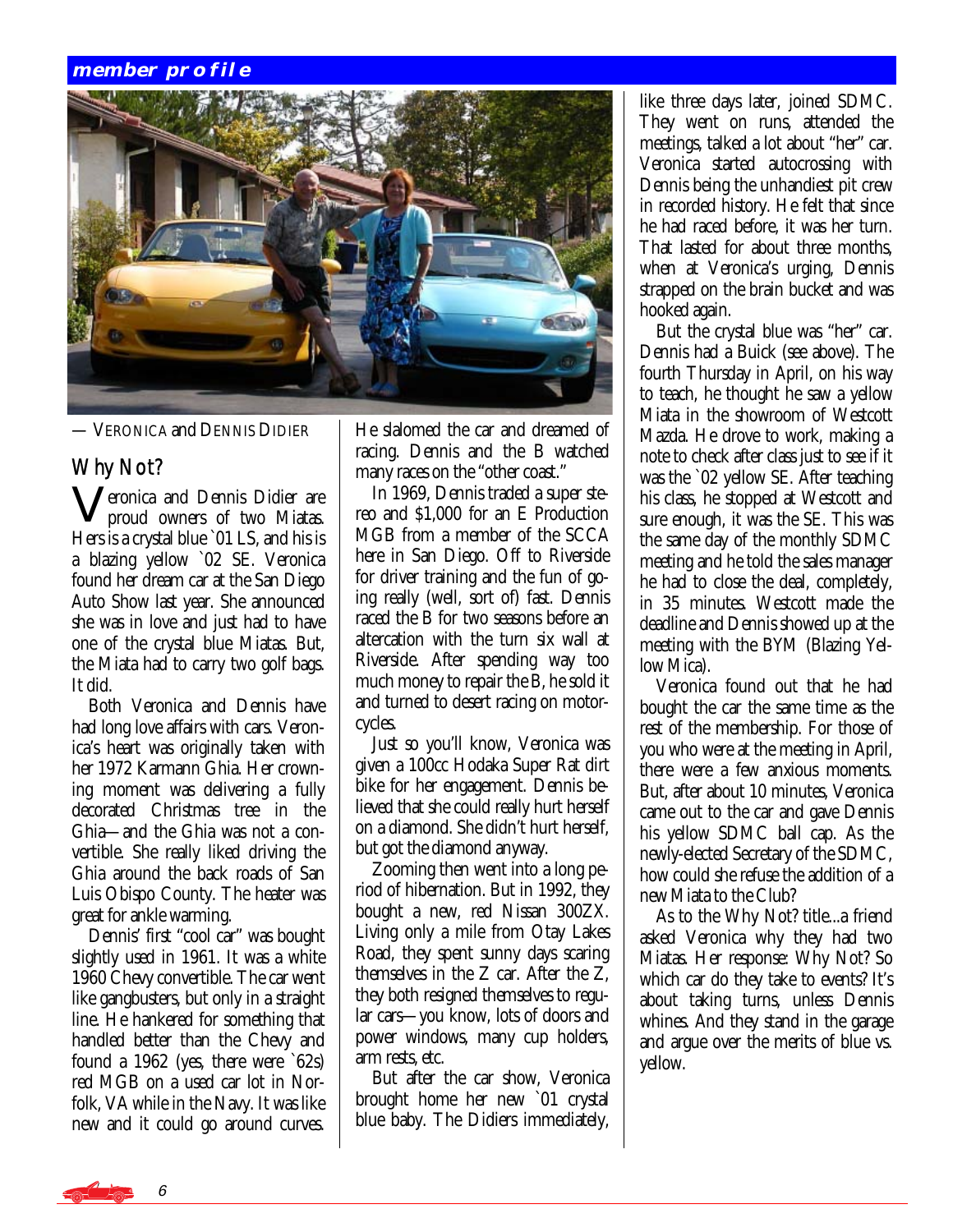New Members!

#### **WELCOME to our newest members (since last newsletter):**

WALT ARNOLD San Diego 2001 SE (British Racing Green) MAL & JUDY BEVINGTON San Diego 2000 Emerald Green MICHELLE CORMANY Spring Valley 2001 White LS JOHN & KATHRYN HEANEY San Diego 2002 Black

DALLAS & MICHELLE KLASSEN San Diego 2002 Silver

LOU & WENDY LOPEZ Escondido 2002 SE (Titanium) RICK & NADINE SAIA San Diego 1991 Silver B ANNE & ANNA STALMER San Diego 1999 Emerald Green SCOTT SWANSON San Diego 1999 Emerald Green Leather KENNETH YOUNG Spring Valley 1990 Black

## Renewing Members (since last newsletter):

RICHARD ALLSOPP TONY & MARY BEECHER RICHARD BEST ERIK BLATTER MARK & CATHY BOOTH GALE CHAN MICHAEL CHIAPPETTA & LAUREN JACKSON TERRY & SANDY COOPER JEFF & JUDY DOUGLASS BRUCE FURBUSH & ROSEANNE MEYERHOFF LEONARD & LOIS GARTH BUFFY HERGENRADER DESIREE HERRERA JAMES W. HIND JACK & SUE HINKLE ROBERT HOLLAND & CAROL SCHWARTZ LARRY & JEANNIE HOSKINSON WALLY & CAROLE JEWELL CRAIG & JESSICA JULIAN BARRY & NANCEE KERSHAW BOB & DEBBIE LLEWELLYN BOB MAGHAN RAINER & MARIANNE MUELLER SALLY ORR & MORRIS HILL CINDY PALOMA MURDOCK & NORMA PAYNE SAMUEL RAMEY FRANK RIMMER & CHARM JOHNSON JENNIFER ROTH FREDERICK N. SCOTT MICHAEL & ELINOR SHACK RUTH & LOU STARK KENNETH & JENIPHER TUCKER

#### **Mileage awards program**

At the monthly membership meeting on July 25, the following SAN DIEGO MIATA CLUB Mileage Awards patches were presented.

| Name                   | <b>Award Level</b> |
|------------------------|--------------------|
| Fric Arad              | 500 Miles          |
| HAVEN BLEVINS          |                    |
| TOM GOULD              |                    |
| <b>DAVE HUNT</b>       |                    |
| WALLY JEWELL           |                    |
| <b>JON MARTINEZ</b>    |                    |
| <b>RANDY PATTERSON</b> |                    |
| NICK PONCE             |                    |
| Sharon Ponce           |                    |
| <b>JUDY POWELL</b>     |                    |
| <b>WALLY STEVENS</b>   |                    |
| DONNA THOMPSON         |                    |
| TOM WOOD               |                    |
| ROBIN FAIRCLOTH        | 1000 Miles         |
| Elinor Shack           |                    |
| Charlene Brokaw        | 1500 Miles         |
| Sal Causarano          |                    |

#### **membership information**

Membership Statistics s of July 28, 2002, there are 391 memberships (158 single, 233 dual) for a total of 624 members. Memberships by Miata Color:

- 98 Red
- 56 White
- 44 **Black**
- 38 **Silver**
- 31 Emerald Green
- 20 Montego Blue
- 16 **Yellow**
- 16 BRG
- 11 **Sapphire Blue**
- 11 Twilight Blue
- 10 Crystal Blue
- 9 Mahogany<br>9 Mariner Bly
- **Mariner Blue**
- 8 Marina Green
- 7 Laguna Blue
- 6 Starlight Blue
- 5 Merlot
- 5 Midnight Blue
- 4 Titanium
- 2 Evolution Orange
- 1 **Laser Blue**
- 1 Teal (custom)
- 5 Unreported\*

Unreported means a member does not

### Local Business Discounts Keep Growing

If you check out the back page of<br>the newsletter, you will notice the<br>Local Buriners Discounts estion has a Local Business Discounts section has a couple of new entries. Two new discounts this month, and both are the result of SAN DIEGO MIATA CLUB members taking the initiative and asking a business to consider offering a discount to the club.

 Thanks go to JERRY CISINSKY and MARY ANN WALLNER for adding value to your SDMC membership. See the back page for the Express Tire in Poway and Union 76 station in San Marcos.

— EDITOR

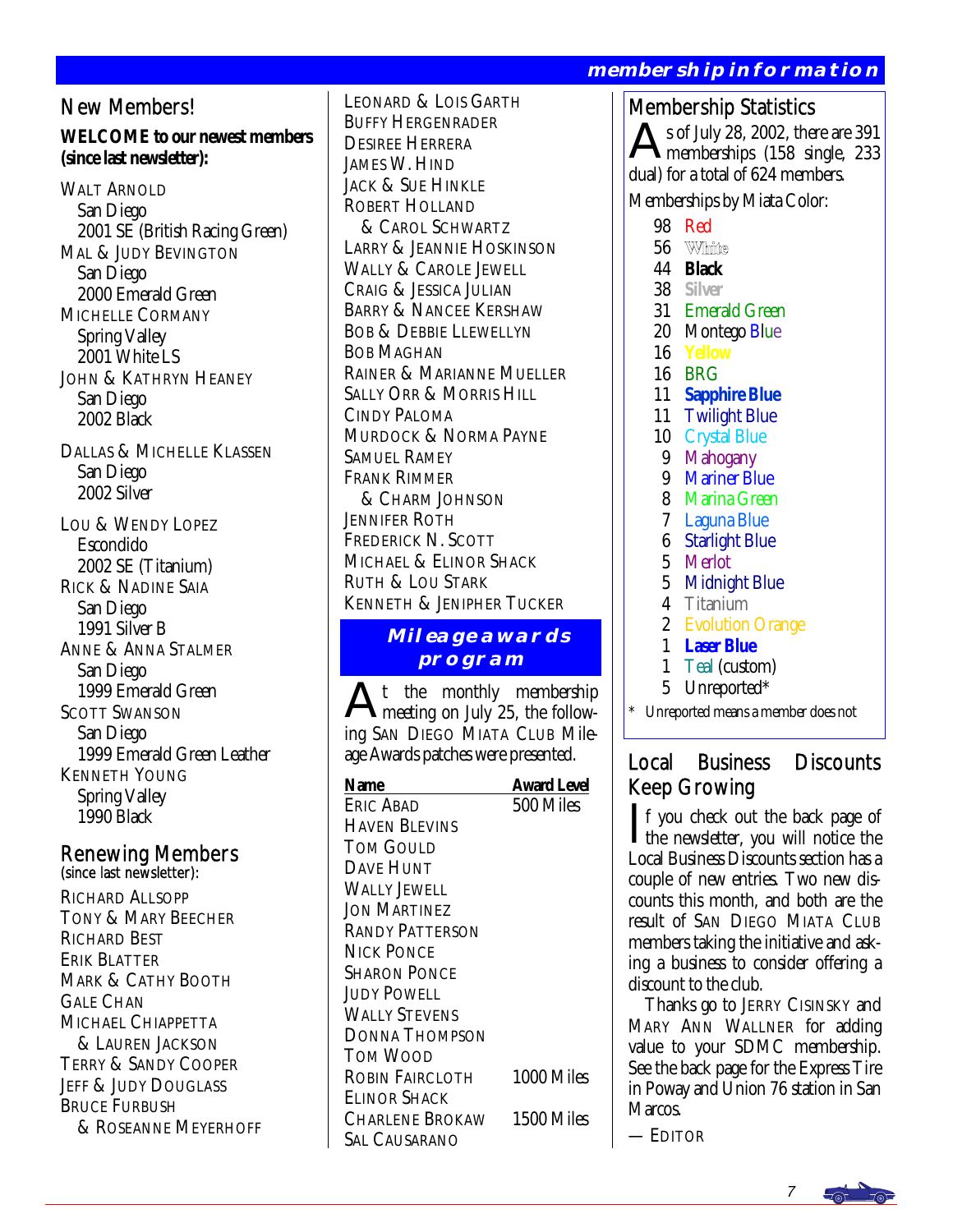SDMC members put their creative juices into overdrive for the annual Scripps Ranch Fourth of July parade.

 There were flags of all sizes—tiny, small, medium, large, and HUGE fluttering over the gaily decorated cars. There were red, white, and blue streamers, stuffed animals, Beanie Babies, colorful quilts, a big make-believe firecracker, pinwheels, a large Winnie the Pooh, at least one live dog—well, you get the idea.

 No, you might not get the idea if you weren't there. For the first time, we had MISS SAN DIEGO MIATA CLUB seated in the first row of cars. This was a mannequin creatively and carefully crafted by LOIS MARTIN. The sight was a delight as the hand on her right turned and waved and she smiled the Miss America look as we rode down the streets.



 Drivers and navigators also were decorated with patriotic images scattered throughout visible body parts.

 The ever-popular flags waving on the windshield wipers once more made a big hit, as did the headlight drill—up, down, up, down, up, down and honk. Quite a delight for club members and parade viewers as well. Those cars with mechanically challenged headlights chimed in with the















PHOT

**a TRAVIS GILL** 

honks.

 We had nearly half a hundred cars lined up in rows of red, white and blue, which brought the appropriate oohs and aahs from the crowds lining the streets. The cars with other vibrant colors brought up the tail end of our long line of march, providing a very impressive exclamation point to our throng.

 Watching the parade go by while waiting for our turn to join in provided an opportunity to see what other car clubs were doing. And they were doing just fine. The Corvette Club was especially neat, with a large coterie of noisy cars carrying family members from far across the United States. Their names and city locations mounted on the sides of the cars made a very impressive display, indeed.

 The Model A Club was out in force, with a string of highly polished cars and their trademark A-oog-ah horns.

 The day began at 0 Dark Thirty, as the military say, outside the home of



8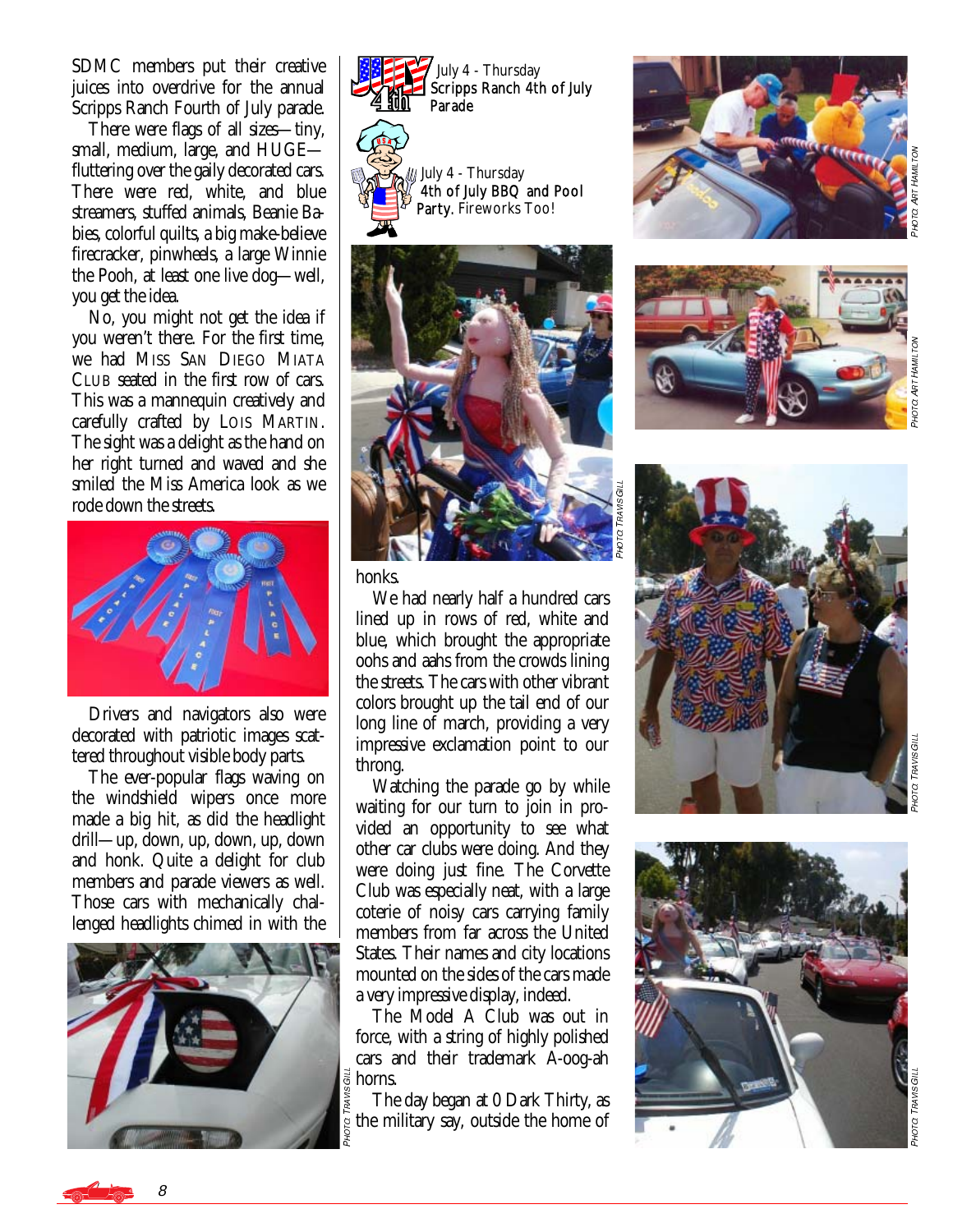





DIANE LONG, the day's impresario. Decorations and donuts, coffee, bagels and cornbread were provided, as members came well prepared to cover their steeds and satisfy their needs.

 ANTHONY WILDE once again served as our grand marshal, riding in the SDMC trailer, which originally was designed to carry racing parts for ELLIOT SHEV. It was a truly impressive sight.

 How did we do in the competition? Was there really any doubt? Yes there was, as the competition seemed tougher this year than ever before. But the judges knew what they were doing when they honored us with first place in the Auto Club category for the fourth year in a row. Clairemont Neighborhood Cruisers took second place, the Model A's were third and the Corvettes finished fourth on the Fourth.

 After the parade, it was off to the Shev manse in Poway for an unparalleled pool party, with the traditional Fourth of July food and hi-jinks by club members. The fireworks display from Poway High capped about 14 hours of a truly memorable event.

— TOM SPRAGUE

**Below— Normally this is a view of the parade that only Anthony Wilde can see while riding atop the SDMC float. Miatas as far as the eye can see. Red, white, blue in endless rows.** 







PHOT O: DIAME ELONG



**Below— After the parade everyone was ready to cool off. The exuberant water volleyball games helped to work up big appetites for the BBQ feed. The fireworks capped a fun-filled day.** 



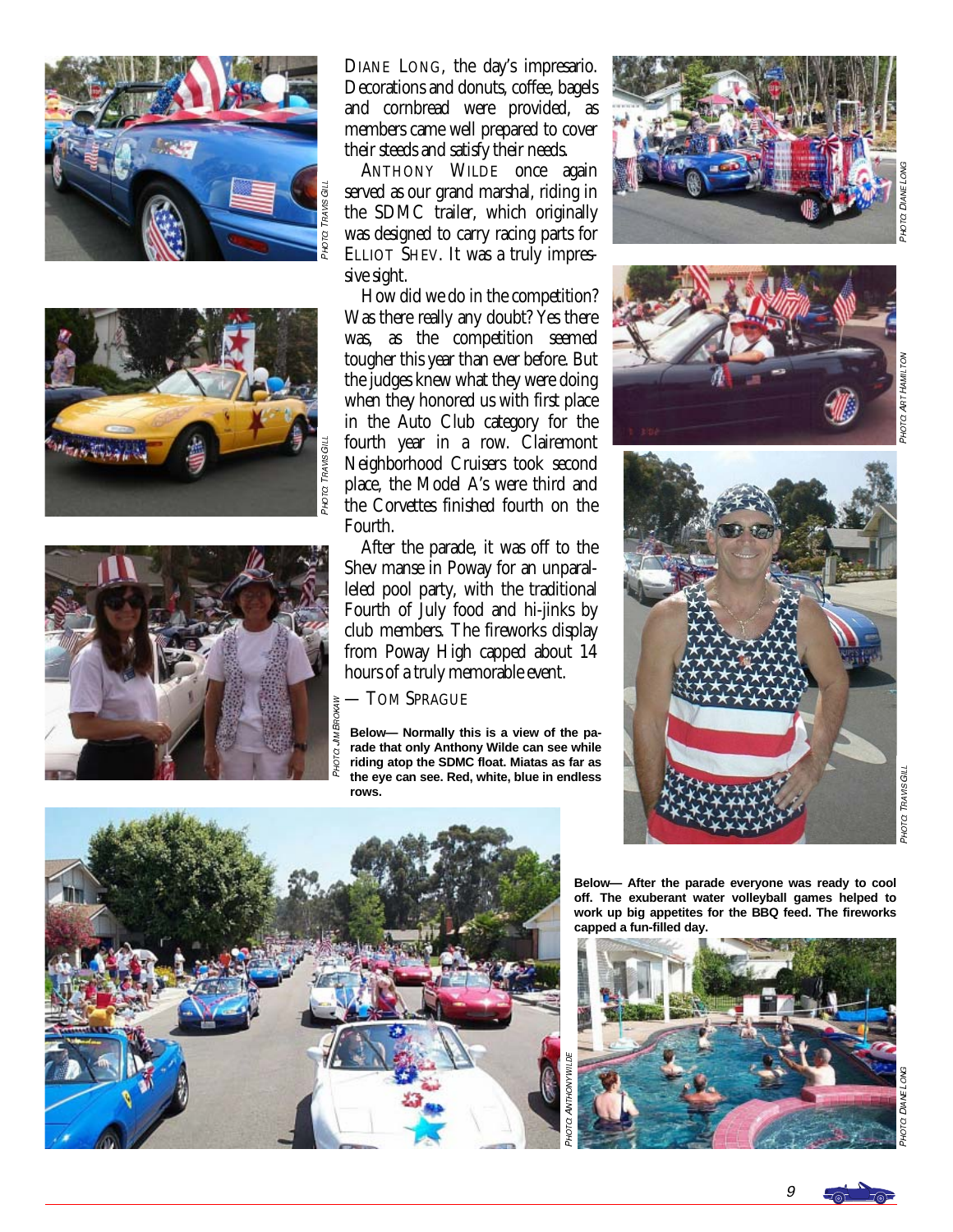#### **Spec Miata Racing**

DAVID LEVY had a memorable experience June 9<sup>th</sup> at the Mazda Raceway Laguna Seca, in Monterey, CA. Here he shares some of the delights with us. — EDITOR

#### Mazdaspeed Cup 2002

It was such a fantastic time at this<br>event! My wife and kids attended<br>with me and class had a great time. with me and also had a great time.

 A true once in a lifetime experience, since 30 years ago I was introduced to the sport when I used to sit on the hillside and watch SCCA races with my father. A few years later, I was able to be a little bit more "part of the action" by crewing for a pro race team. And now to actually race on this historic track…AMAZING!

 The weekend started out by getting the car unloaded and set up under one of three HUGE tents provided by Mazda. All 74 competitors were "paddocked" in this area, so it was a multi-colored sea of Miatas, racers, crews, and families. A BIG Miata family indeed!

 Once the car was set in my "assigned" parking space, we began unloading of all the miscellaneous tools and parts to be set aside for later use.

 Friday's practice session proved to be a blast. There was so much to learn. Correct apexes, braking and shifting points to create quick lap times. GO, GO, GO! Faster, faster!

 My lap times were getting faster, but there was plenty of work cut out for me on the track. I had never even set foot on the track before. Well…. just the hot pit area while crewing, years ago. I had no idea what lurked behind the hill, around turn 6. Or what the vertical drop of "the corkscrew" would be like.

 My fellow competitors were a tough crowd that included national champions and professional drivers from all around the country. To be included in that lot was an honor indeed by itself.

 Saturday's practice and qualifying proved to be tough, both physically and mentally. As I was trying to move lap times quicker and quicker, I managed to spin a couple of times, fortunately not mashing the car. I was getting pretty good lap times, but my consistency needed improvement.

 In the Miata paddock area, you could actually smell paint drying from cars that were just completed in order to compete in this event.



**Above— David, in Miata number 4, is in the middle of the pack heading down the famous Corkscrew at Mazda Raceway Laguna Seca. Race winner Barry Hartzel is in car number 92.** 



 On Sunday, there was a warm-up session around 8:30 a.m. and the race didn't start until 4:30 p.m. WOW! Anticipation and anxiety gets hold of you with all that time to kill.

 I am very proud of my 49th place finish out of the 70 that ran the race. The time difference between the fastest and slowest lap times was only 6 seconds.

 The last car finished the race just under 2 minutes after the winner. This was close racing!

 The true testament of the Miata's racing potential has already been proven years ago, but keeps amazing people. I was told that there were comments made in the SPEED Channel trailer, during the race, to the effect that this race was the best of the weekend. And we shared the weekend with the CART folks.

 I even had spectators come over to the paddock after the event and tell me that our race was much more exciting than the CART event. I was even asked for autographs! *Who me?*  Well, OK. And thank you!

 I want to thank the SDMC folks for asking me to submit this tidbit to the newsletter. I also must "publicly" thank a few others for the MAZ-DASPEED CUP event. Jim Jordan (Mazda), Joe Jordan (WheelStore) and Ron Cortez (American International Motorsports/Toyo Rep) for thinking up this great event. And Mazda, Toyo Tire, SCCA, and the Mazda Raceway folks for putting it all together, and so quickly. MAZ-DASPEED for outstanding racer support. And lastly Nology Engineering, for their sponsorship of my racing endeavors.

— DAVID LEVY Spec Miata #4

10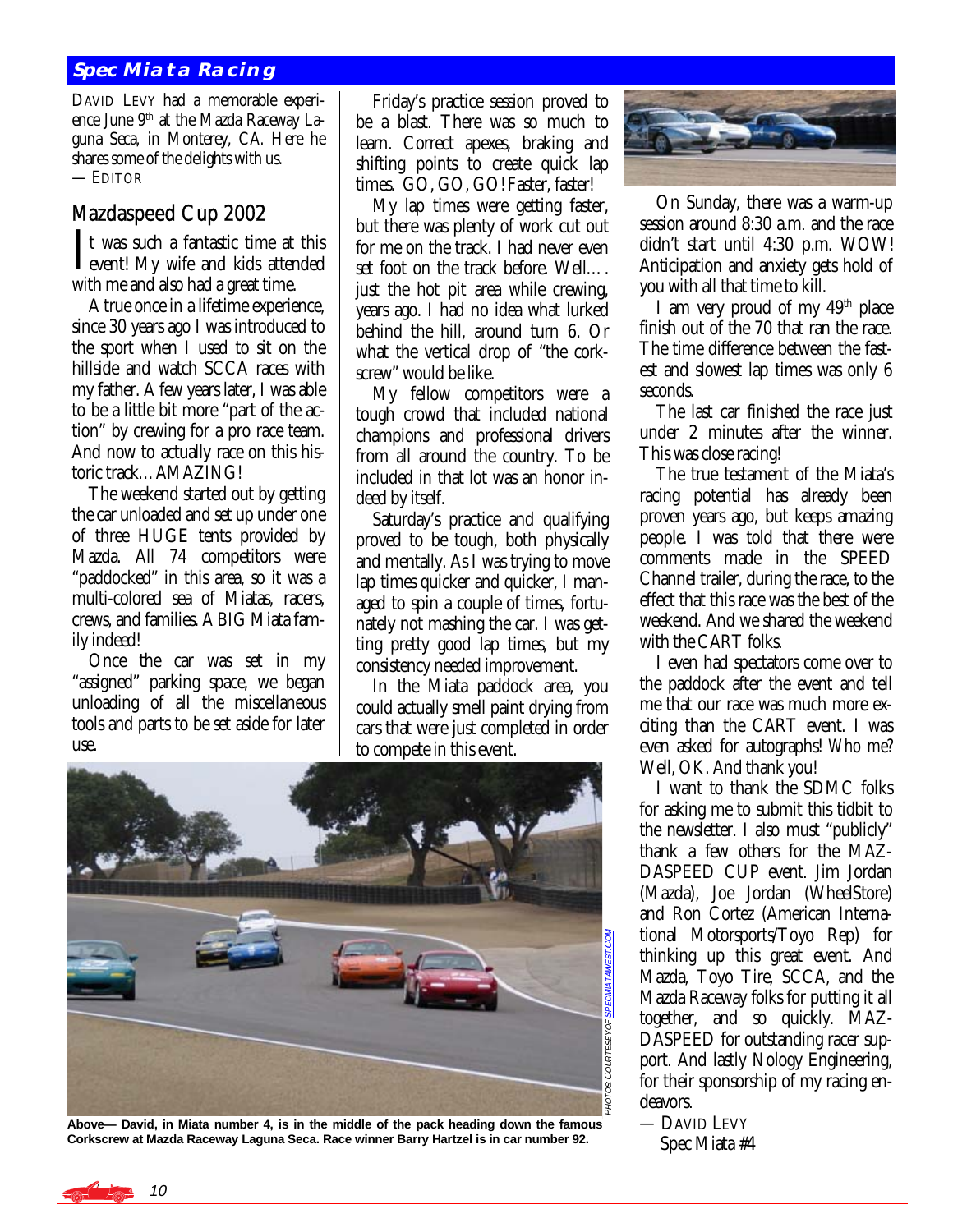#### July 6, 2002 Autocross Results

Congratulations to the following SAN DIEGO MIATA CLUB members on their performance at the Solo2 championship event. The event was sponsored by the Datsun Competition Club of San Diego (DCCSD), and held at Qualcomm Stadium.

| Class           | Driver                  | Car             | <b>Place</b>     |
|-----------------|-------------------------|-----------------|------------------|
| CS              | <b>CAROL SCHWARTZ</b>   | Miata           | 6th              |
| <b>CS</b>       | <b>DENNIS DIDIER</b>    | Miata           | 9th              |
| CS              | <b>JOHN HILTON</b>      | Miata           | 10th             |
| HS              | <b>RON CHAPMAN</b>      | Civic           | 2nd              |
| IS <sub>2</sub> | ROBERT "JT" HOLLAND     | Miata           | 1st              |
| IS <sub>2</sub> | <b>BRIAN GOODWIN</b>    | Miata           | 3rd              |
| IS <sub>2</sub> | MICHAEL HEINITZ         | Miata           | 5th              |
| IS <sub>2</sub> | <b>KEVIN HAYWOOD</b>    | Miata           | 7th              |
| IS <sub>2</sub> | JOHN "JD" LIMA          | Miata           | 8th              |
| IS <sub>2</sub> | <b>RAINER MUELLER</b>   | Miata           | 9th              |
| IS <sub>2</sub> | <b>JOSEPH MEDINA</b>    | Miata           | 10th             |
| IS <sub>2</sub> | <b>STEVE WAID</b>       | Miata           | 12 <sub>th</sub> |
| IS <sub>2</sub> | Jim Brokaw              | Miata           | 14th             |
| IS <sub>2</sub> | <b>ELLIOT SHEV</b>      | Miata           | 15th             |
| IS2L            | <b>BARBARA SHEV</b>     | Miata           | 2nd              |
| SU              | <b>HOWARD KUZMINSKI</b> | Miata           | 4th              |
| SU              | <b>JAMES SANDERS</b>    | Miata           | 10th             |
| <b>CSP</b>      | <b>MARA CALER</b>       | <b>CRX</b>      | 4th              |
| M1              | <b>LARRY DENNSTEDT</b>  | <b>Aardvark</b> | 3rd              |

#### **AUTOCROSS AT THE "Q"**



The following autocross events are *tentatively scheduled* to take place in the parking lot of Qualcomm Stadium:

| Sunday, September 8. championship |  |
|-----------------------------------|--|
| Sunday, October 20. championship  |  |
| Saturday, November 2practice      |  |
|                                   |  |
| Saturday, November 30championship |  |
|                                   |  |

#### To confirm autocross information, call:

San Diego SCCA Hotlines (619) 441-1333 (800) 360-4454

Web page [www.sdr-solo2.com](http://www.sdr-solo2.com)

Come participate or watch SAN DIEGO MIATA CLUB members race at the autocross (timed event). To participate you need to register for a Solo2 card and number (\$15) and have a DOT approved helmet. Loaner helmets are available at the autocross.



**Above and Below— Barb Shev nearly took first place for the second consecutive event in IS2 L, but her competitor just squeaked by on the last run. Barb had a fun day anyway.** 





July 6 - Saturday Autocross at the "Q"

**Above and Below— Robert "JT" Holland continued his winning ways in IS2. The defending title holder from last year is still maintaining his lead half way through this season.** 



PHOTOS VOODOOBOB KRUEGER os VoopooBoa Kauegea

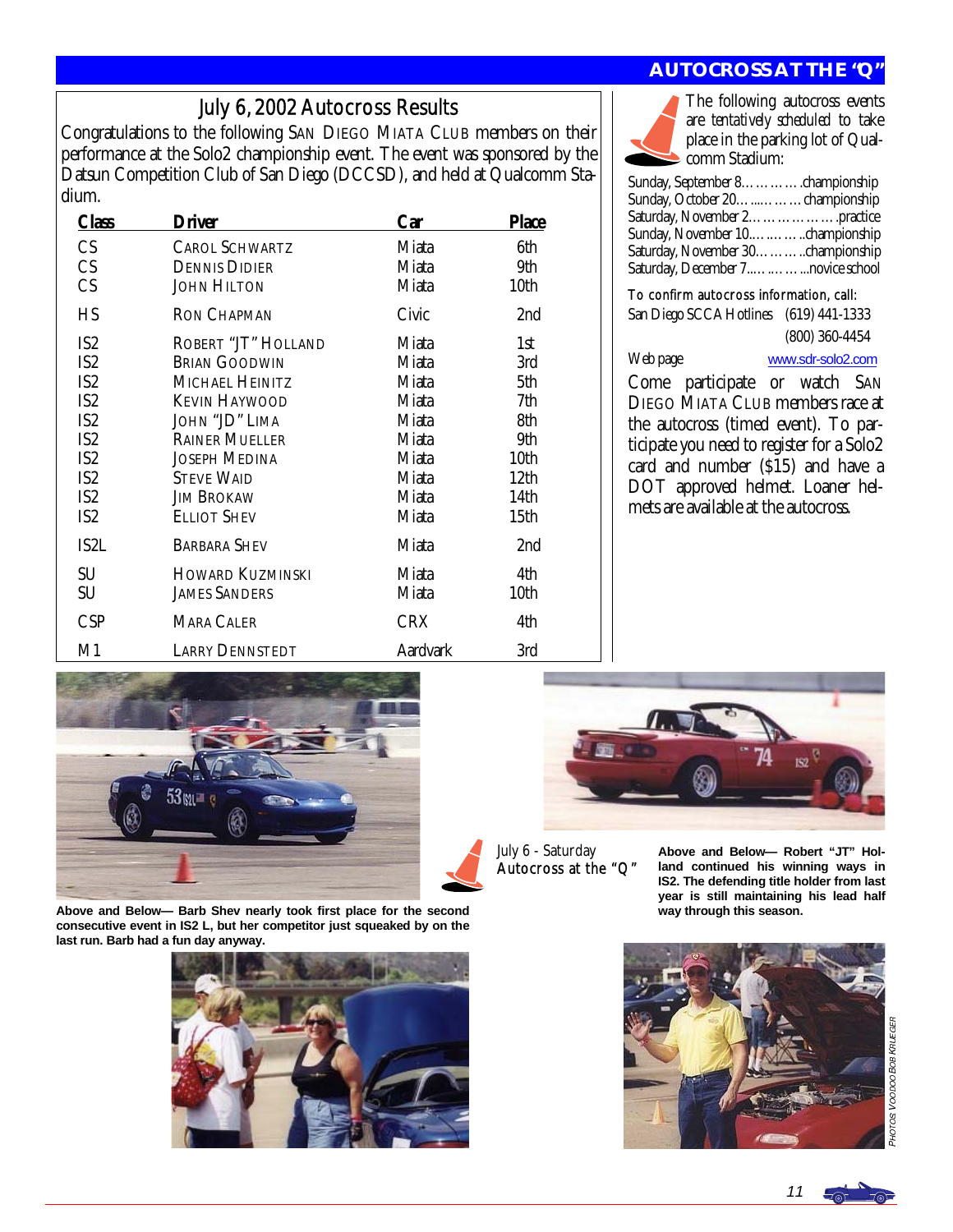#### Blue Sky

*"Sometimes we don't realize how lucky we have it here."* 

Those were the words of ART HAMILTON on July 18. But this time the retired Marine was not talking about citizens of this wonderful land of the free and the home of the brave. This time he was talking about Miata owners.

 The occasion was when SDMC members gathered for interviews and a photo shoot with Eberhard Homann, who came to California from Germany to do a travel story for *Blue Sky* magazine. After listening to some of the things we do with our motorized mounts, Herr Homann offered that a Miata in Singapore costs 70,000 US dollars, in France in order to make any modifications you need to pay thousands of dollars to get a permit, and then your insurance goes up 700%. Many drivers cross into a different country to do what they want and then return.

 There were other examples as well to remind us how good we have it here. When members were asked why they like the Miata, the consensus was "a fun, affordable, reliable, driveable roadster."

 The day started with breakfast in Mission Valley, followed by a minitour to the Presidio overlooking Highway 8 where the cars were arranged for the photo shoot. Homann took pictures of everything from the assembled cars and drivers to engine modifications to flowers in the cockpit.

 After enough photos were snapped, the group took off for a mini-run up the Coast. Along the way the radar detectors beeped, and every one respectfully passed the motorcycle officer by the side of the road. After some delightful sights, it was lunchtime in Escondido.

 SAL and His Gal (GERI) were the coordinators of the event, and a good time was had by all. One interesting



**Above— SDMC president Sal Causarano and Blue Sky correspondent Eberhard Homann.** 

**Below— Fourteen SDMC members, and one SDPD member, were on hand to welcome Eberhard to America's Finest City.** 



factoid: Of the 11 cars parked in a row for the photo shoot, only three had front license plates. Which made it more interesting because one of San Diego's finest was parked there when we drove in. But the officer was so enamored with the cluster of colorful cars that we were told we could back into the parking places in front of the signs which forbid this, and the officer took out a camera for a snapshot to send to a sister who owns a Miata rather than pulling out the ticket book.

We got along fine with the finest.

— TOM SPRAGUE

#### Need a CB to Lead a Run?

CDMC Events Coordinator STEVE WAID is always looking for new run leaders for these most-popular club events. Having a CB is not required to participate in club runs, but it's almost mandatory if you are a run leader or driving the sweep car (the last one).

 Three CBs have been donated to the club. So, if lack of a CB radio has kept you from stepping forward to lead a run, you can arrange with Steve to borrow a CB to lead or sweep your first run. That's one less excuse for not planning a run…which, by the way, is how you get a set of those really cool club magnetics with your very own car color.

 Contact STEVE WAID, events coordinator at [events@sandiegomiataclub.org](mailto:events@sandiegomiataclub.org).

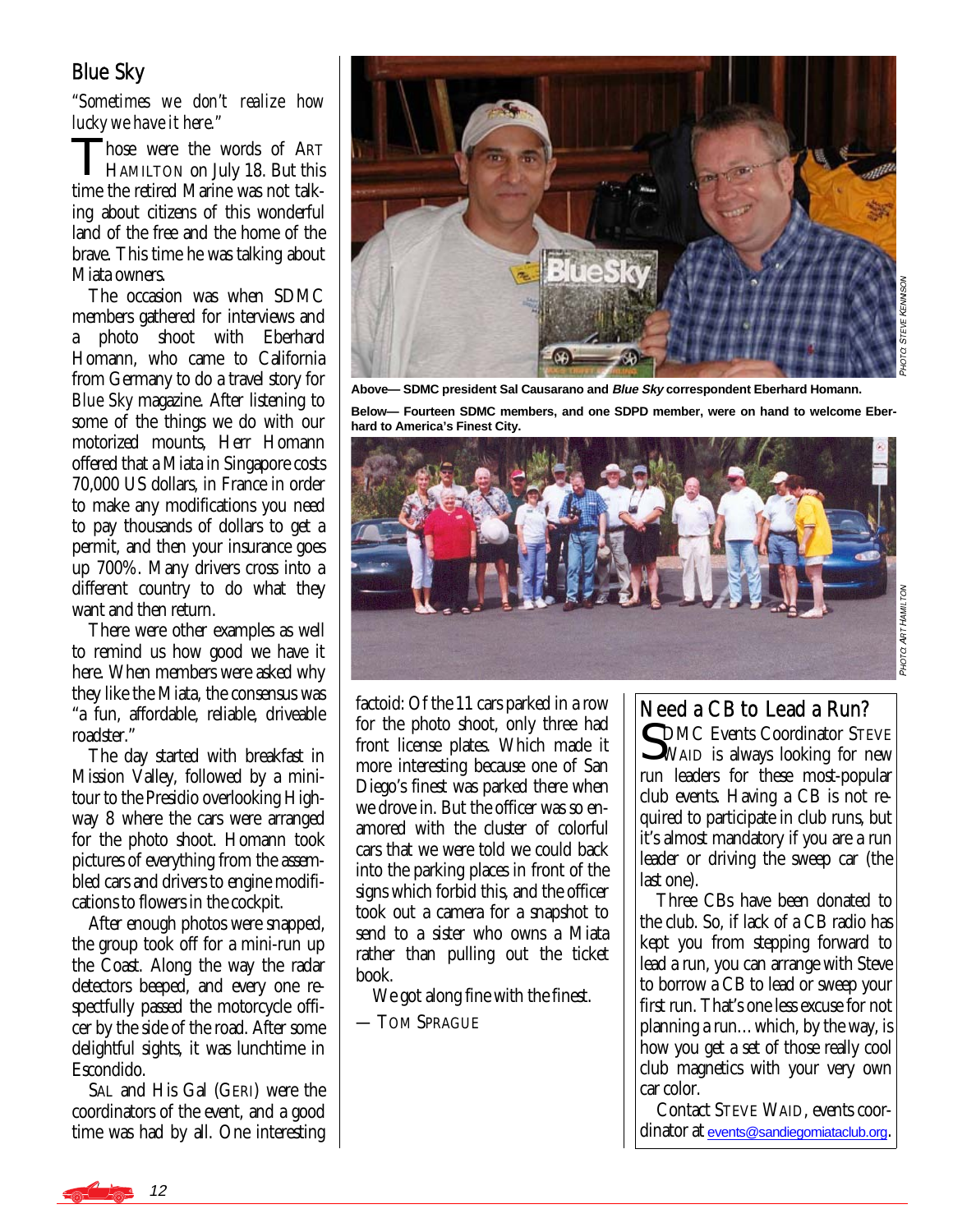## Surf'N'Safari `99 – Epilogue

In October 1999 the SAN DIEGO MIATA CLUB produced an enor-



mously successful event called SURF'N'SAFARI. Held over three days, participants enjoyed non-stop food, driving events, the best vendor row ever, tons of free stuff, and a huge array of door prizes given away at the Saturday dinner. All of this fun was had for a mere \$99 per person, with hotel rooms at \$99 per night, again, all held in 1999. Wow, it was great.

 OK, now that you're up-to-date on the event, it's originator, LOU STARK, had one additional thought in its planning, besides all the fun. The club had recently experienced the passing of one of its members, LYNN MCCLELLAND, mother of member KATHY MCCLELLAND. Lynn was a passionate animal lover. Lou suggested that any proceeds from the event would be donated to the San Diego Wild Animal Park in her name.

 Well, not only was the event a success, for \$99, it also made a profit. The money was presented to the San Diego Wild Animal Park about two years ago for the construction of Condor Ridge (*SAN DIEGO MIATA CLUB NEWS*, July 2000, Vol. 5, Number 7, pp. 1-2, & 7) Now, after a long wait, the permanent plaque has been erected.

 Here are some photos for you to see. On the larger of the two plaques, under the section "In Memory Of" is the inscription "LYNN MCCLELLAND FROM SD MIATA CLUB." Please stop by Condor Ridge next time you're at the park to see this.

— ELLIOT SHEV





**Above— The signs at the entrance to the Condor Ridge exhibit.** 

**Left— The donor sign has a lot of names, but if you look close at the far right column, you can find the information below.** 



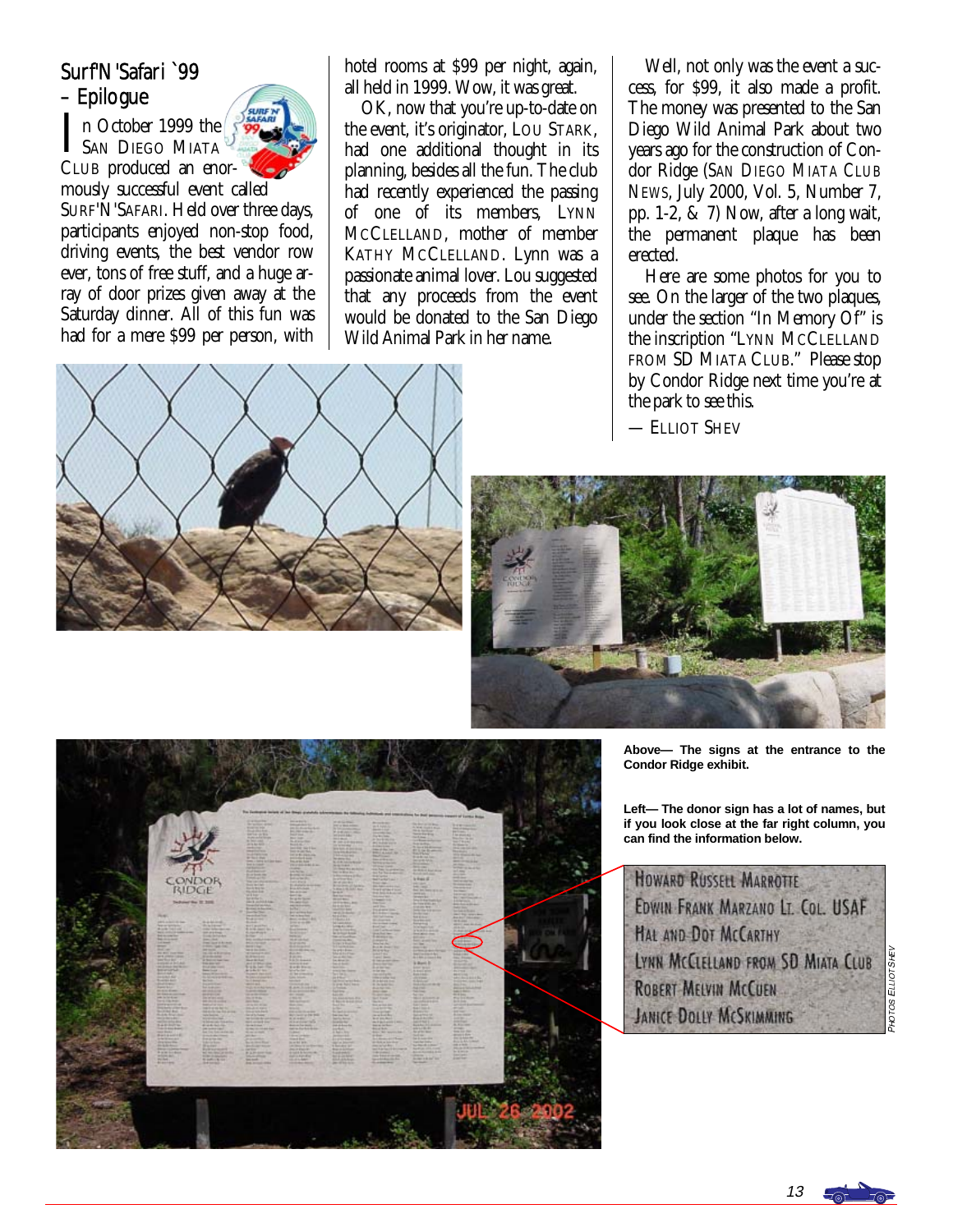#### **Aftermarket goodies**

Miata Goes Skin Diving<br> $\mathbf{T}'$  ve been wanting to upgrade my I've been wanting to upgrade my<br>seat covers for quite a while. I looked at ELLIOT'S new leather upholstered seats and really liked them. I figured I could customize my seats if I did that but…my mind kept going back to the neat seat covers I saw in a former club member's Miata. They were made out of wet suit material and looked great. His were black with a blue insert.

 A couple of weeks ago I broke down and ordered the "wet suit" seat covers from Serious Auto (really, the Wet Okole seat covers from Hawaii). They didn't have a "real" red insert so I opted for black with charcoal gray. I am very pleased with them and they look really good in my car. They are padded and very comfortable and give me a little more sitting height.

 ANTHONY WILDE helped me install them. They come in two pieces; one for the back of the seat and one for the sitting part of the seat. We needed to take the seats out to attach the connections underneath. I put an additional cushion under the driver's seat cover to give me another  $\frac{1}{4}$  to  $\frac{1}{2}$ inch in sitting height (you wouldn't even know it is there). They are custom-made for the Miata and fit very well with a little tugging here and there.

 I have ordered the UV protectant and the wet suit shampoo from Okole directly. I realize these seat covers need some care to stay as nice as they look now but washing them is easy. You just have to rub them down with the shampoo, rinse them off, and towel dry them. Since they are waterproof you can wash them without taking them off. They need some protection from the sun because neoprene does deteriorate. The UV protectant will provide this and I plan on using my car cover whenever my car is parked in the sun.

 One of the pluses with these seat covers is that they are waterproof. I have been caught in a few downpours and my old seat covers needed to be taken off and dried out. Surprise summer T-storms really make a mess if you have your top down. Now I don't have to worry about my seats, just the rest of the car!



 Since I ordered through the Serious Auto link on the SAN DIEGO MIATA CLUB web site [sandiegomiataclub.org](http://www.sandiegomiataclub.org), the club got a 3% cut (See page 2 of this newsletter). They also can be ordered through the Wet Okole web site, but I found their site to be far less informative than Serious Auto's. Serious Auto caters to Miatas and even gave recommendations for colors that look good on a Miata. Delivery took about two weeks because they are custom made (I missed getting them for



the  $4<sup>th</sup>$  of July parade by one day). There are also local stores where you can buy them.

 My new seat covers give my car a much more tailored look. It feels like the rough edges have been sanded off. If you like the tailored look and a really comfortable seat, I recommend these.

— DIANE LONG

#### Badges?

**Have you been wondering where**<br> **to get those nifty engraved plas**tic name badges that have been turning up on members at the latest events? They are available for mere \$6.50 each, including shipping to your home, from VICKY KRUEGER.

 You will need to give her cash up front, as the badges need to paid for in advance. Lots of colors are available to match your Miata.

 See Vicky at a monthly meeting or e-mail her at [vicky@teamvoodoo.com](mailto:vicky@teamvoodoo.com).



OTOS DIANE LONG OS DIANE LONG

14